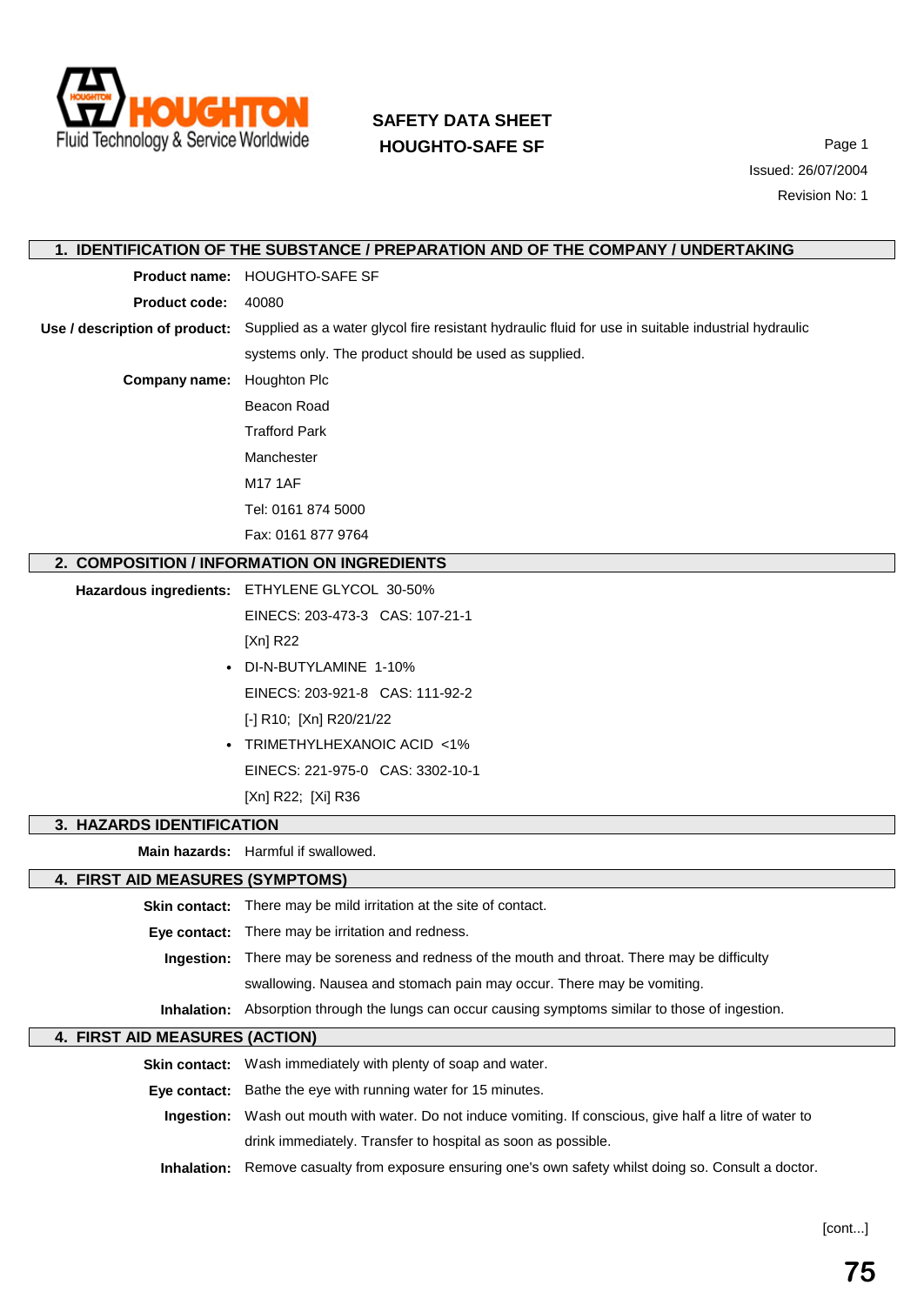Issued: 26/07/2004

## **SAFETY DATA SHEET HOUGHTO-SAFE SF** Page 2

| 5. FIRE-FIGHTING MEASURES           |                                                                                                                      |  |
|-------------------------------------|----------------------------------------------------------------------------------------------------------------------|--|
|                                     | Extinguishing media: Suitable extinguishing media for the surrounding fire should be used. Use water spray to cool   |  |
|                                     | containers.                                                                                                          |  |
| <b>Exposure hazards:</b>            | In combustion emits toxic fumes.                                                                                     |  |
| <b>Protection of fire-fighters:</b> | Wear self-contained breathing apparatus. Wear protective clothing to prevent contact with skin                       |  |
|                                     | and eyes.                                                                                                            |  |
| 6. ACCIDENTAL RELEASE MEASURES      |                                                                                                                      |  |
|                                     | Personal precautions: Refer to section 8 of SDS for personal protection details. Mark out the contaminated area with |  |
|                                     | signs and prevent access to unauthorised personnel. Turn leaking containers leak-side up to                          |  |
|                                     | prevent the escape of liquid.                                                                                        |  |
| <b>Environmental precautions:</b>   | Do not discharge into drains or rivers. Contain the spillage using bunding.                                          |  |
| Clean-up procedures:                | Absorb into dry earth or sand. Transfer to a closable, labelled salvage container for disposal by                    |  |
|                                     | an appropriate method.                                                                                               |  |
| 7. HANDLING AND STORAGE             |                                                                                                                      |  |
|                                     | Handling requirements: Provide suitable mechanical equipment for the safe handling of drums. Handle and open         |  |
|                                     | container with care. Avoid the formation or spread of mists in the air. Avoid direct contact with                    |  |
|                                     | the substance.                                                                                                       |  |
| <b>Storage conditions:</b>          | Store inside in cool ventilated area. Keep container tightly closed.                                                 |  |
| Suitable packaging:                 | Must only be kept in original packaging.                                                                             |  |
|                                     | 8. EXPOSURE CONTROLS / PERSONAL PROTECTION                                                                           |  |
| <b>Hazardous ingredients:</b>       | ETHYLENE GLYCOL                                                                                                      |  |
|                                     | TWA (8 hr exposure limit): 60 mg/m3 STEL (15 min exposure limit): 125 mg/m3 (OES)                                    |  |
| <b>Respiratory protection:</b>      | Respiratory protection not required.                                                                                 |  |
| Hand protection:                    | Protective gloves.                                                                                                   |  |
| Eye protection:                     | Safety glasses. Ensure eye bath is to hand.                                                                          |  |
| <b>Skin protection:</b>             | Protective clothing.                                                                                                 |  |
| 9. PHYSICAL AND CHEMICAL PROPERTIES |                                                                                                                      |  |
|                                     | State: Liquid                                                                                                        |  |
|                                     | Colour: Green fluorescent                                                                                            |  |
| Odour: Mild                         |                                                                                                                      |  |
| Evaporation rate: Negligible        |                                                                                                                      |  |
| Solubility in water: Soluble        |                                                                                                                      |  |
| Viscosity value: 22@40C             |                                                                                                                      |  |
| Boiling point/range°C: >100C        |                                                                                                                      |  |
| Vapour pressure: < Water            |                                                                                                                      |  |
| Relative density: 1.09@15.5C        |                                                                                                                      |  |
|                                     | pH: 9.2-Conc                                                                                                         |  |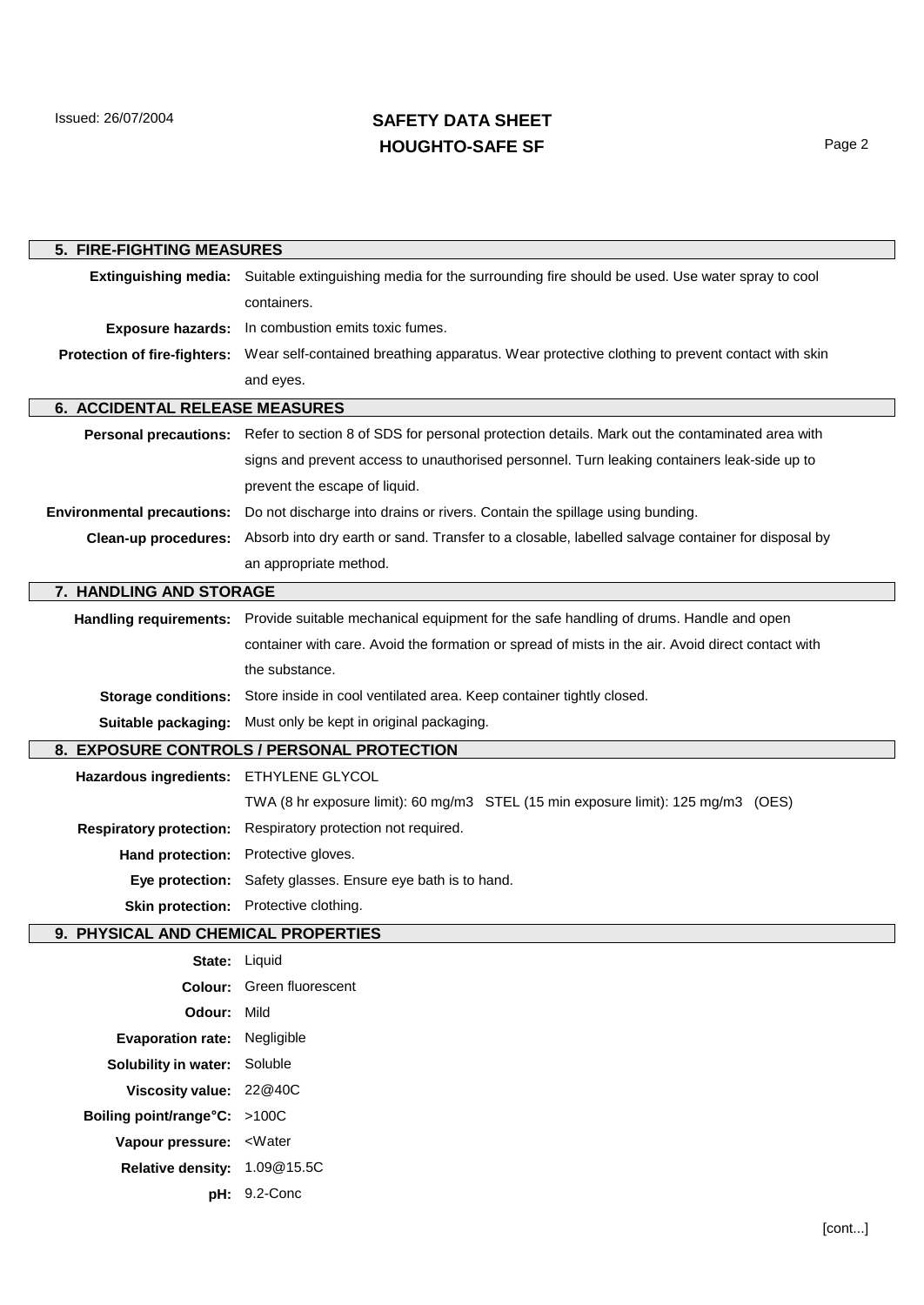Issued: 26/07/2004

## **SAFETY DATA SHEET HOUGHTO-SAFE SF** Page 3

| <b>10. STABILITY AND REACTIVITY</b>    |                                                                                                          |  |
|----------------------------------------|----------------------------------------------------------------------------------------------------------|--|
|                                        | Stability: Stable under normal conditions.                                                               |  |
| <b>Conditions to avoid: Heat.</b>      |                                                                                                          |  |
|                                        | Materials to avoid: Strong oxidising agents. Strong acids.                                               |  |
|                                        | Haz. decomp. products: In combustion emits toxic fumes.                                                  |  |
| <b>11. TOXICOLOGICAL INFORMATION</b>   |                                                                                                          |  |
| Hazardous ingredients: ETHYLENE GLYCOL |                                                                                                          |  |
|                                        | IVN RAT LD50 3260 mg/kg                                                                                  |  |
|                                        | ORL MUS LD50 5500 mg/kg                                                                                  |  |
|                                        | ORL RAT LD50 4700 mg/kg                                                                                  |  |
|                                        | DI-N-BUTYLAMINE                                                                                          |  |
|                                        | ORL MUS LD50 290 mg/kg                                                                                   |  |
|                                        | ORL RAT LD50 189 mg/kg                                                                                   |  |
|                                        | SCU RAT LD50 494 mg/kg                                                                                   |  |
|                                        | Routes of exposure: Refer to section 4 of SDS for routes of exposure and corresponding symptoms.         |  |
| <b>12. ECOLOGICAL INFORMATION</b>      |                                                                                                          |  |
| <b>Mobility:</b>                       | Readily absorbed into soil.                                                                              |  |
| Persistence and degradability:         | Biodegradable.                                                                                           |  |
| <b>Bioaccumulative potential:</b>      | No bioaccumulation potential.                                                                            |  |
| Other adverse effects:                 | Negligible ecotoxicity.                                                                                  |  |
| <b>13. DISPOSAL CONSIDERATIONS</b>     |                                                                                                          |  |
|                                        | Disposal operations: Unused material: The product can be burnt under controlled conditions or removed by |  |
|                                        | approved waste contractors.                                                                              |  |
|                                        | Used material: The product can be burnt under controlled conditions, recycled by competent               |  |
|                                        | companies or removed by approved waste contractors.                                                      |  |
| Disposal of packaging:                 | IBC's have a refundable deposit paid on them and should be returned. 205 litre unlined steel             |  |
|                                        | drums may be returned for recycling. All other packaging should be disposed of in a manner               |  |
|                                        | acceptable to the authorities.                                                                           |  |
|                                        | NB: The user's attention is drawn to the possible existence of regional or national regulations          |  |
|                                        | regarding disposal.                                                                                      |  |
| <b>14. TRANSPORT INFORMATION</b>       |                                                                                                          |  |
| ADR / RID                              |                                                                                                          |  |

**UN no:** -

**Shipping name:** "NOT SUBJECT TO ADR"

**IMDG / IMO**

**UN no:** -